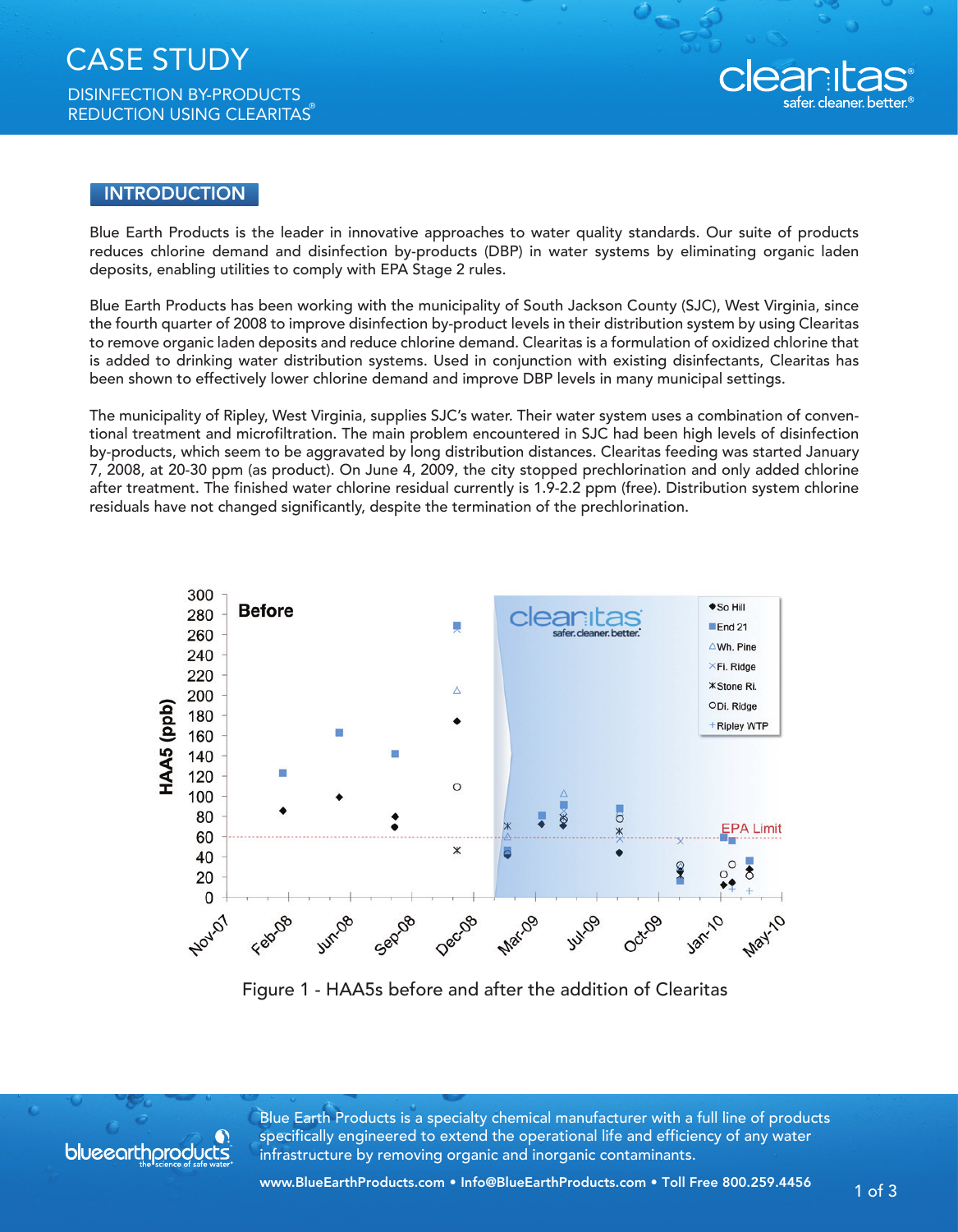

## **RESULTS**

During this study, DBPs were measured at six points within the distribution system (one of the sites was the incoming water). SJC's water operator provided all of the data collected to Blue Earth Products. Figure 1 is a plot of the haloacetic acid (HAA5) levels before and after the addition of Clearitas. Clearly, the HAA5 levels go down very quickly after the addition of Clearitas and stayed down through the entire year.



Figure 2 - TTHMs before and after the addition of Clearitas

Figure 2 is a plot of the total trihalomethane (TTHM) levels over the course of this study. In this case, it is not so clear what the effect of Clearitas and/or the change in prechlorination is having on the trihalomethane (THM) levels. Thus, we compared the before and after values at each individual sampling points and present those numbers in Table 1. Each sampling site is unique in a number of ways, including distance from the inlet point, flow rate, water chemistry, etc. Thus, it is important to look at the DBPs at each point as compared to itself.

In this study, the HAA5 levels went down at five of the six sites after the addition of Clearitas. The Stone Ridge site started off fairly low and did go up. Further reduction in the HAA5 values occurred at all sites after the change in prechlorination. For the THMs, four of the six sites saw THM reductions after the addition of Clearitas (about 30%). The South Hill data is actually from the tank that feeds the entire SJC system, and End 21 is the point furthest away from that tank. As with the HAA5 values, some improvement in the THM levels was seen after the prechlorination change.



Blue Earth Products is a specialty chemical manufacturer with a full line of products specifically engineered to extend the operational life and efficiency of any water infrastructure by removing organic and inorganic contaminants.